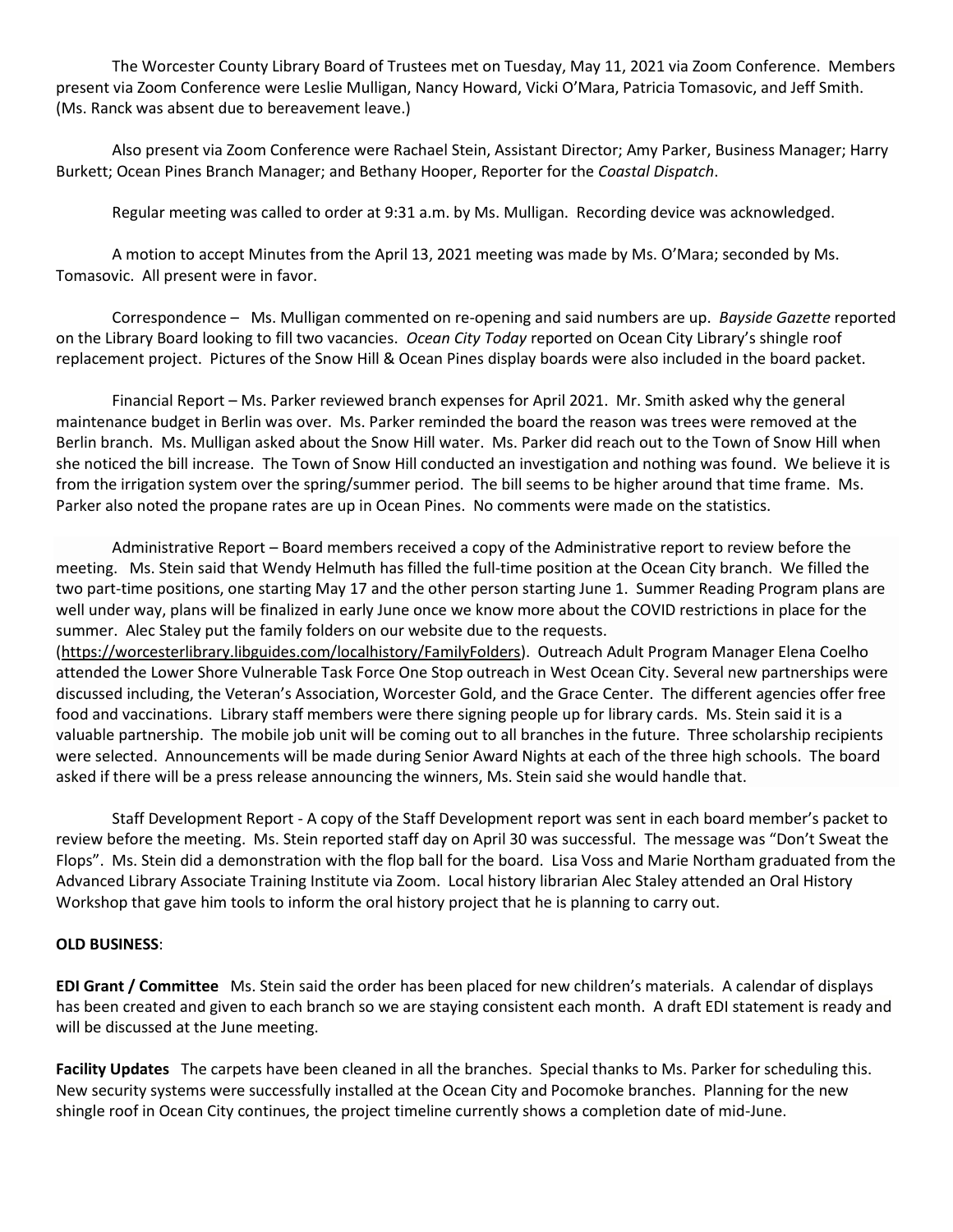Worcester County Library Board of Trustees Minutes, May 11, 2021 Page 2

## **NEW BUSINESS:**

Library Reopening On May 3<sup>rd</sup>, library branches expanded hours. Operating hours are almost back to normal except for closing 15 minutes to allow for end of the day cleaning. Ocean Pines will pilot reopening their large meeting room on May 15. They will include an additional form requiring those reserving the space to follow state/local mask and social distancing requirements at the time of the meeting. The form will also help if contract tracing is needed. Capacity will be set at 25% (which equals 25 people) for the large meeting room for safety and to maintain a 6 ft. distance.

**Summer Reading** We are hoping for good weather, but do have back-up locations planned in case of rain. Ms. Stein said the Ocean City branch will open late on June 30, July 14, and July 28 to accommodate the larger events inside the branch. Other programs will take place on the porch. In Ocean Pines, programs will be on the lawn or in the large meeting room with proper social distancing and masks. The Berlin branch will use the children's porch for their programs – the location will work even during inclement weather. The Snow Hill branch will use the Pavilion at Sturgis Park (not far from the library). The site should also work if we have rainy weather. The Pocomoke branch will use their lawn or the downtown pavilion if it rains. We continue to monitor mask mandates and social distancing requirements.

**Bylaws** A copy of the Board of Trustee bylaws are also included in the packet. The board took a few minutes to read through the bylaws. After discussion, Mr. Jeff motioned to change the wording under Article IV: Officers, Section 1: Appointment – "Officers shall be a President and Vice President, but the board may elect Treasurer and Secretary if appropriate" and under Section 3: Duties – d. "The Secretary may delegate duties to staff"; Ms. O'Mara seconded. All present were in favor.

**Board Applicants** Several applications were received. The board discussed the applicants and has chosen to elect Sandra Buchanan to represent the Pocomoke area. Ms. Howard made a motion; Mr. Smith seconded. All present were in favor. Ms. Mulligan said she would reach out to Ms. Buchanan to invite her to the June meeting. Ms. Parker mentioned Ms. Ranck will have to send a memo to the County Commissioners so they can approve Ms. Buchanan. After further discussion, the board has agreed to keep the second position open at this time to search for more diverse candidates. The board would also like to see more introductions and proceed with in person meetings starting in June with a Zoom option.

**FY 21 Budget** The County's Annual Budget Hearing took place on May 4. Enclosed in the board meeting reminder is a link to the presentation. The board agreed to table this until next meeting.

**MSL Grant Opportunity** In lieu of the Maryland State Library's competitive grants cycle, MSL will be providing funds through the American Recovery Plan Act (ARPA). Ms. Ranck and Ms. Stein are working on getting the grant in. It will be a quick turnaround.

Mr. Burkett said people are trickling back in. Curbside service has dropped off. We can look forward to more progress in the garden. Ken Whited and Maintenance have done a lot of work to improve the drainage in the garden. But unfortunately, that meant digging up irrigation lines and plants and removing trees because that particular area of the garden had to be clear of any root systems. There was a "garden summit" between the volunteer gardeners, Ken Whited, and Ed Tudor of Development Review and Permitting (Mr. Whited consulted Mr. Tudor because he's a master gardener). Mr. Whited explained why the gardeners were prohibited from planting anything in the new drainage area, which derailed some of their original plans. The gardeners came away with a much better idea of the parameters. They began work on a new landscape plan that would incorporate plants with shallow root systems and decorative grasses,